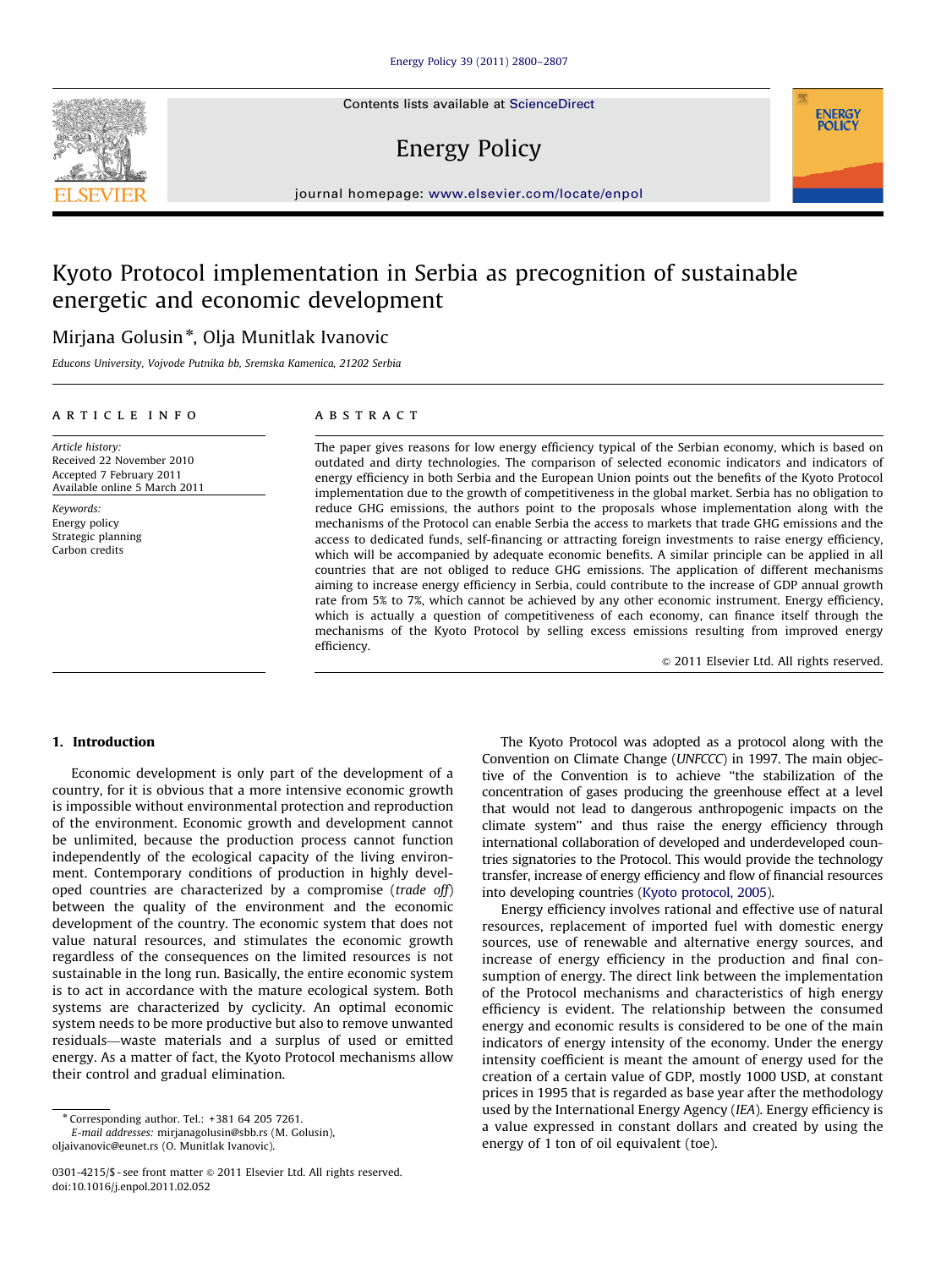The year 1990 was selected as the basis for assessing and measuring the annual emissions of all countries but each country separately negotiates about its obligation to reduce GHG emissions. The percentage of reduction is at least 5% but the old EU member states committed themselves to reduce the emission by 8% and Japan by 6% in comparison to, while Russia and Ukraine pledged to maintain 1990 levels[1].

The EU had begun to implement measures to reduce GHG emissions even before the official entry into force of the Protocol, which gave very good results regarding the growth of energy efficiency. These positive effects are numerically expressed in the paper section related to the research of the EU energy efficiency indicators. Until now, 175 countries accepted it including the countries of Southeastern Europe.

The Republic of Serbia signed the Convention on Climate Change in June 2001. In September Serbia ratified the Kyoto Protocol and signed it in January 2008. The aspiration to join the EU and the stabilization and association processes impose an obligation to Serbia to apply European standards concerning the living environment. Even 30% of legislation that needs to be adapted to EU standards is related to environmental protection. The ratification and signing of this document do not oblige Serbia, but it provides the opportunity to contribute to the reduction of GHG emissions, increase energy efficiency, gradually implement the principles of sustainable economic development, and reduce the local pollution of the environment (Golušin et al., 2009). In terms of collecting data on the situation in the field of energy, in 2001 was established the National Energy Efficiency Program. The [Energy Sector Development Strategy in Serbia until 2010,](#page--1-0) which was formulated in the Economic Development Strategy of Serbia until 2010, set the goals that are the subject of the following discussion, but with a small probability of realization due to global economic disorders.

### 2. Kyoto Protocol effect on economic growth and energy efficiency

International mechanisms allow a transfer of programs among the countries that are parties to the Protocol in the period 2008– 2012. As limit costs of reducing pollution are in most cases much higher in industrialized countries than in developing countries, the Protocol provides a mechanism of international trade transferable licenses for glasshouse-effect gas emissions (''carbon market''). The market primarily deals with the trade carbon, although five other gases causing the greenhouse effect may be subject to sale. Financially speaking, it is more justified to reduce emissions in countries whose production processes are outdated and inefficient than in developed countries where the reduction of emissions would require more expensive and more advanced technologies than the ones already applied. Each of the three new mechanisms gives the opportunity for different types of exchange between groups of countries:

- 1. Joint Implementation (JI)—Countries from Annex B of the Protocol may transfer to or get from any other party ''emission reduction units'' that have emerged through the emission reduction during the investment in anther industrialized country.
- 2. Clean Development Mechanism (CDM)—This mechanism allows emission reduction projects, supporting the sustainable development of developing countries, which is its important economic role. In this financially favorable way, host countries not only meet obligations regarding the Protocol but also the achieved results of emission reductions are calculated as verified emission

reductions (Emission Reduction Certified—CER) that have their value in the market.

3. International Emission Trading (IET) relates to the aforementioned flexible mechanism of ''carbon market''. Member states listed in Annex B of the Protocol may trade ''Assigned Amount Units'' (AAUs) for the purpose of fulfilling their obligations.. Developed countries obliged to reduce GHG emissions can instead buy part of the emission of countries or companies from Annex I whose emissions are below the approved level. Another way to acquire ''emission credits'' is to invest in projects for GHG reduction, i.e. in projects to improve energy efficiency in developing countries. The allocation of projects is not easy because the United Nations conduct detailed analyses of specific projects and their impact on emissions before the projects are approved.

From the clean development mechanism and international emissions trading, it is clear that the Kyoto Protocol cannot be viewed only as an instrument for achieving environmental goals but also the economic ones. The raising of energy efficiency is a goal that cannot be achieved only by ecological measures and protective environmental measures, but also by economic measures since the increase of energy efficiency requires large financial resources. They can be accumulated through the emission trade in the ''Carbon Market'', by investing in ventures that directly (''green technologies'') or indirectly raise energy efficiency. In any case, the international exchange of knowledge, technology and know-how, investments and all other forms of international assistance and joint projects are a condition without which it cannot be expected that the developed or undeveloped countries will increase energy efficiency or reduce GHG emissions. An environmental problem that occurs at the local level usually has wider geographical or even global consequences ([Gingrich et al., in press](#page--1-0)).

Due to the lack of financial means the countries not listed in Annex I—developing countries are not obliged to reduce their GHG emissions, for it is usually the only way to continue their economic growth and development. This again stresses the connection between environmental and economic problems. Very often environmental problems, such as reducing emissions or increasing energy efficiency cannot be solved without additional investments. Therefore, the clean development mechanism includes the implementation of projects for current or future reductions of GHG emissions. In this way a support is provided for the sustainable economic and environmental development of developing countries on one hand, and on the other hand, developed countries are allowed to keep their emissions and economic growth on the prescribed level. Serbia is a country that has no obligation to reduce GHG emissions.

A direct correlation is observed between the GDP growth and greenhouse gas emissions, i.e. low energy efficiency. Relatively speaking, the gas emission increases in case of lower national income, and then grows slightly slower; while in the mature stages of development begins to decline. The fall of GHG emissions and increase of energy efficiency is a consequence of the intensified use of the pollution reduction system and of the use of economic instruments, for the realization of which is required not only environmental awareness but higher income as well (Golušin and Munitlak Ivanović, 2009). The link between the pollution (environmental problem) and the social wealth (economic result) is reflected in the per capita income greater than 10 USD a day. Namely, an increase in daily income from less than 1 USD to 10 USD per capita also leads to growing of pollution levels, whereas by a further increase of the daily income from 10 USD to 100 USD per capita, the pollution is reduced. [Fig. 1](#page--1-0) shows the relationship